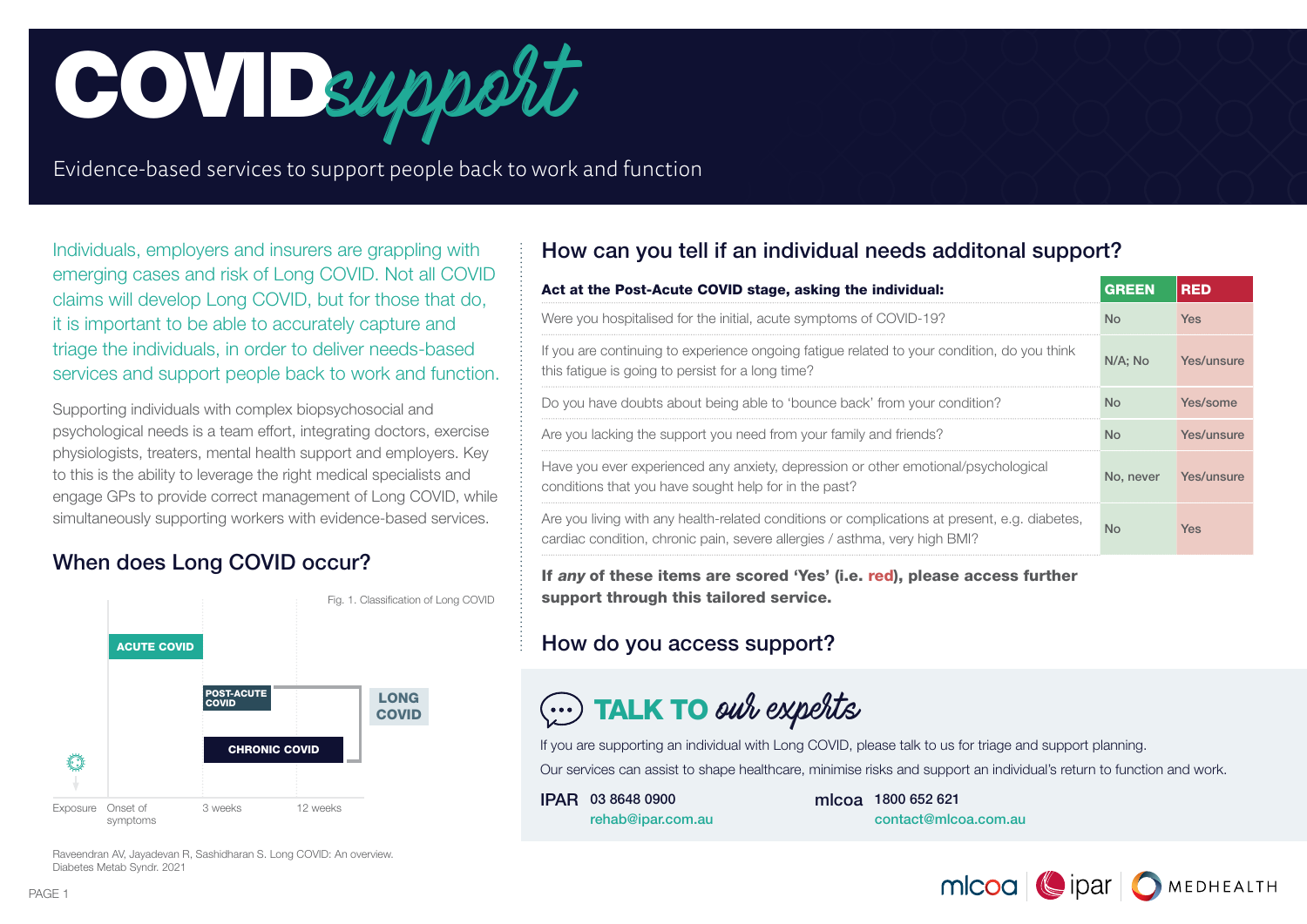

# What support is available?

# .... > Pre-claim COVID Support

- Vaccination exemption reviews
- Large employer panel discussions
- Education and sharing of latest and emerging research via regular COVID Matters newsletters

# Claim-related COVID Support

- Triage screening
- Medical Liability Assessment
- Biopsychosocial Assessment
- Early intervention RTW support and case conference
- Employer advice
- Support and advice from the mlcoa consultant medical officer

## 0-4 weeks 4-12 weeks (Post-Acute COVID Syndrome) 12+ weeks (Long COVID)

- Medical assessment to review work capacity, treatment, recovery expectations, flag further specific medial assessments required
- Biopsychosocial Assessment
- Health coaching, health literacy, rehabilitation and RTW support
- Clinical escalation where required
- Specialist GP engagement and support
- Case conferencing
- Support and advice from the mlcoa consultant medical officer

**TALK TO**<br>our experts

For COVID Support, please contact

IPAR 03 8648 0900 rehab@ipar.com.au mlcoa 1800 652 621 contact@mlcoa.com.au

- Specialist GP engagement and support
- Establishment of a recovery plan
- Medical management and monitoring (via Allied Health professionals or Medical Specialists)
- COVID Specialist Panel support for Treating Specialist
- Home/Worksite visit
- Health coaching, rehabilitation and RTW support
- Clinical escalation where required
- Ongoing support for GP and individual with gradual transition of care

# At any time along the journey: Access to flexible medical support

- Overseen by MedHealth's Chief Medical Officer and Monash University
- Triage managed by mlcoa Medical Advisor
- Access to Specialists/Doctors in every state and territory
- Medical triage screening tool developed with Monash University
- Medical opinions, file reviews, doctor to doctor contact, medical case conferences, independent examinations and second opinion services



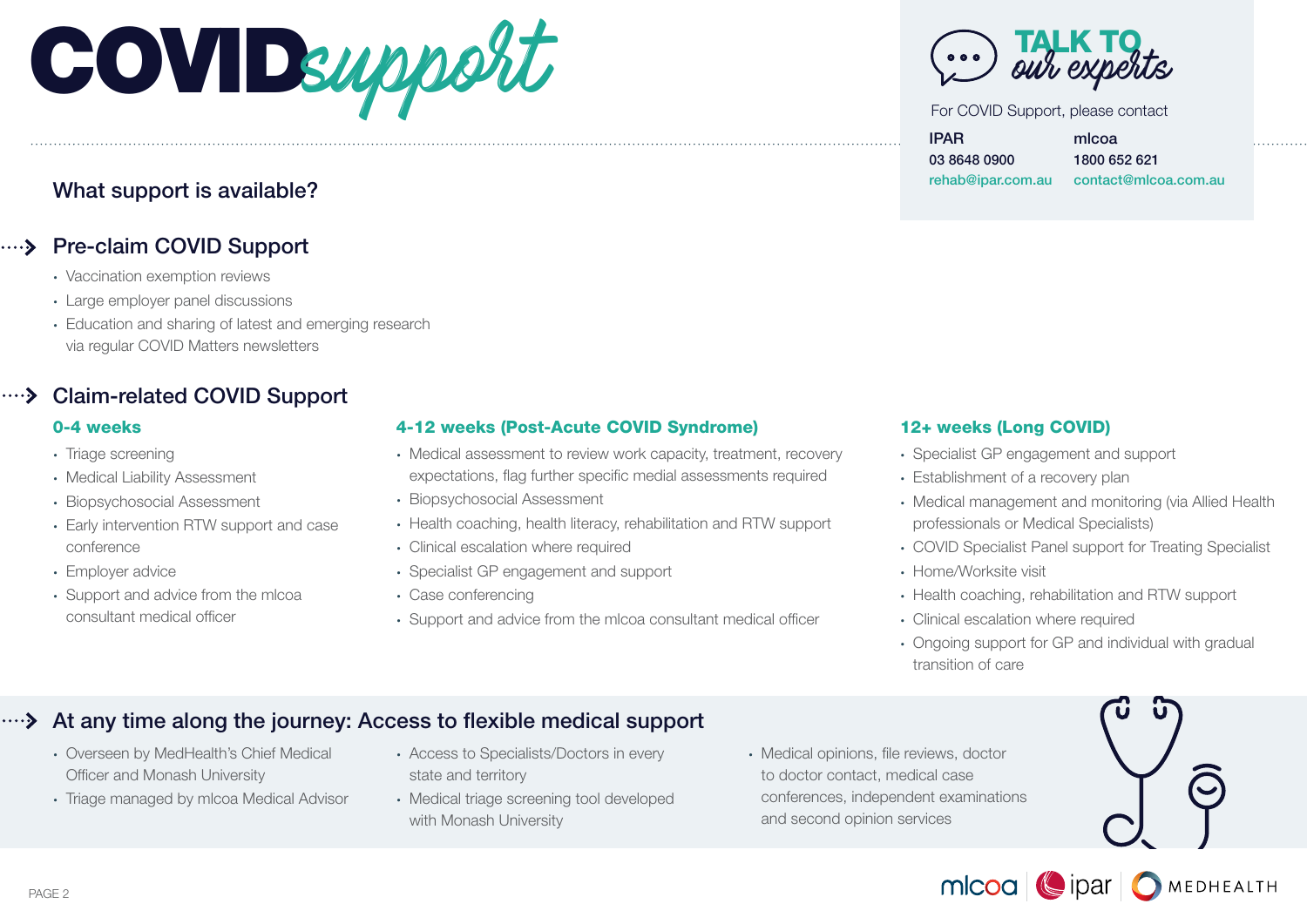# COVIDsupport

# COVID rehabilitation program



# positivum

## Initial assessment

The rehabilitation program starts with a multi-modal intervention incorporating:

- Liaison with treaters to understand and navigate treatment plans
- Positivum™ COVID Support Assessment and Health Coaching program
- Education on fatigue management and the importance of pacing
- Acitivities of Daily Living Support
- Employer and workplace support and education
- Return to work goal setting, planning and monitoring
- Support to find new or alternate employment if needed
- Escalation to the MedHealth COVID Specialist Panel for expert opinion and support

# Positivum™ COVID Assessment

This assessment measures a variety of psychosocial factors that may increase the risk of Long-COVID and/or recovery from similar chronic conditions.

It obtains a measure of baseline function, informs the level and type of ongoing engagement, and identifies key psychosocial barriers to participating in relevant interventions and services. Low scores in the assessment signify a 'yellow flag' for that particular psychosocial domain and are indicative that extra support may be needed to improve prognosis.

The assessment draws on the Fatigue Assessment Scale (FAS), the Kessler Psychological Distress Scale, and the Illness Perceptions Questionnaire.

Importantly, the assessment can be easily repeated at key rehabilitation stages to provide an indication of progress and change.

### ര് What are we measuring?

- Recovery expectations
	- Daily functioning

• Coping skills • Illness perceptions • General health

• Barrier to daily activities

- Health beliefs
- Work beliefs
- Employer perceptions
- Fatigue



For COVID Support, please contact

IPAR 03 8648 0900 rehab@ipar.com.au mlcoa

1800 652 621 contact@mlcoa.com.au

# COVID Health Coaching Program

This evidence-based online health coaching program has been specifically designed by MedHealth and Monash University to support people post COVID diagnosis. Integrated into rehabilitation services and delivered by IPAR Allied Health professionals, the program content is continually reviewed and updated with emerging COVID literature and evidence.

Created with behavioural insights and adult learning principles, health coaching modules are tailored to the individual client's needs.

Content includes:

- Tackling unhelpful illness beliefs and perceptions
- Work and functional goal setting
- Living with a COVID diagnosis
- Fatigue and pain management
- Worker and employer perceptions